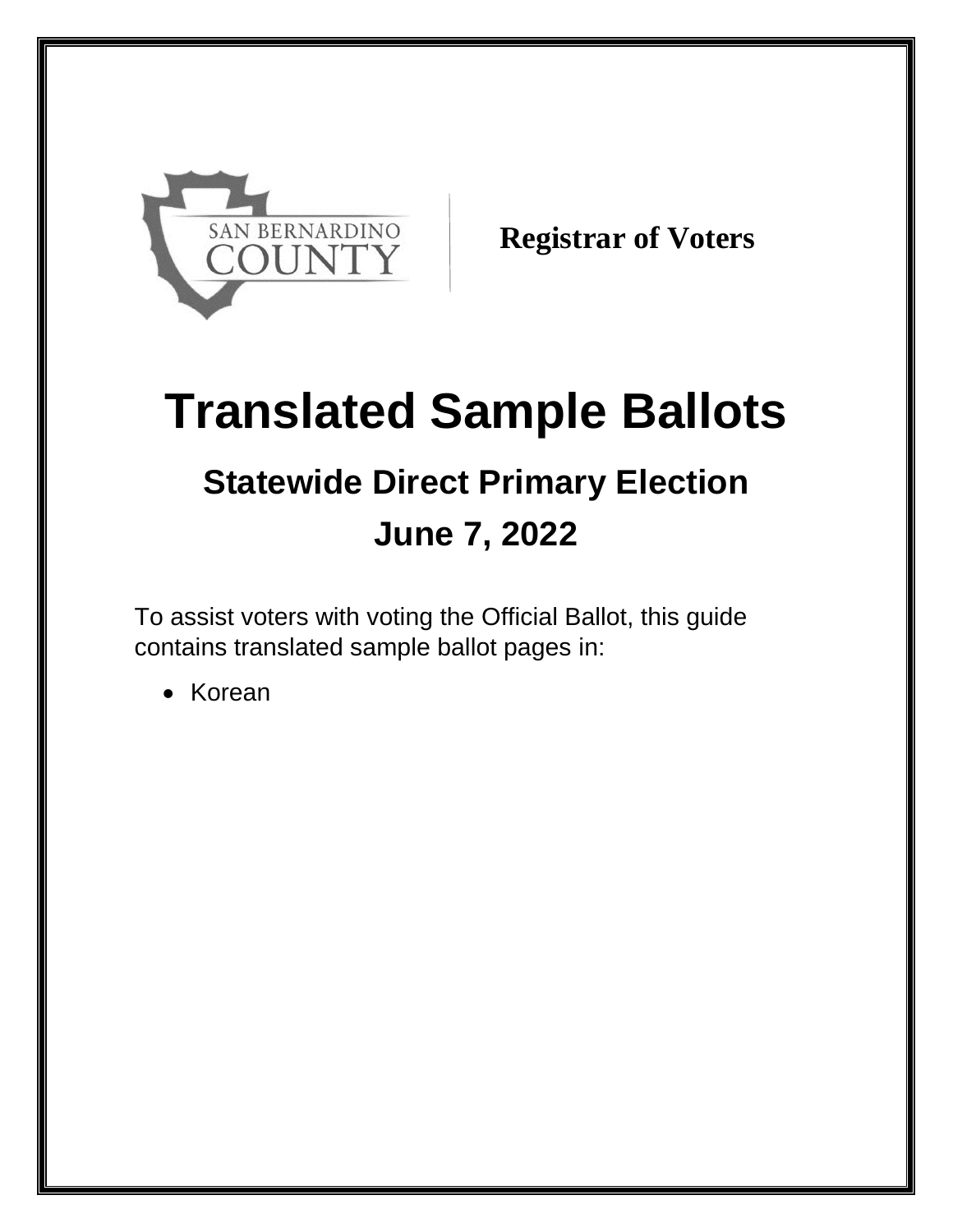# 투표 방법 안내문

유권자가 공식 투표 용지로 투표하는 것을 돕기 위해 본 안내서에는 한국어로 번역된 샘플 투표 용지 페이지가 포함되어 있습니다.

## 공식 투표용지에 기표하기

1. 파란색 또는 검은색 펜이나 사인펜만을 사용하여 선택 사항 좌측에 있는 타원형 투표 선택란 ◯ 전체를 다음과 같이 채우십시오: ●



- 2. 투표용지에 이름이 표시된 후보자에게 투표하려면 후보자 이름 옆에 있는 투표 선택란을 완전히 채우십시오. 동일한 공직에 대해 2 인 이상의 후보자를 선출해야 할 경우 투표하시고자 하는 모든 공직 후보자 이름 옆에 있는 투표 선택란을 완전히 채우십시오. 각각의 선거 투표에 대해 표시되어 있는 숫자를 초과하여 후보자에게 투표하지 마십시오.
- 3. 자격을 갖춘 기명 후보자에게 투표하려면 동일한 공직에 출마한 다른 후보자 이름 아래에 해당 목적으로 제공된 공란에 해당인 이름을 기재하십시오.
- 4. 정책에 투표하려면 "찬성" 또는 "반대" 단어의 옆에 있는 투표 선택란을 완전히 채우십시오.
- 5. 후보자나 정책에 투표함에 있어 지정 공간을 벗어나 투표용지에 기표할 경우 투표용지의 비밀 유지 훼손에 해당할 수 있습니다.
- 6. 착오가 있거나 투표용지를 훼손한 경우 대체 투표용지를 요청하십시오.

Korean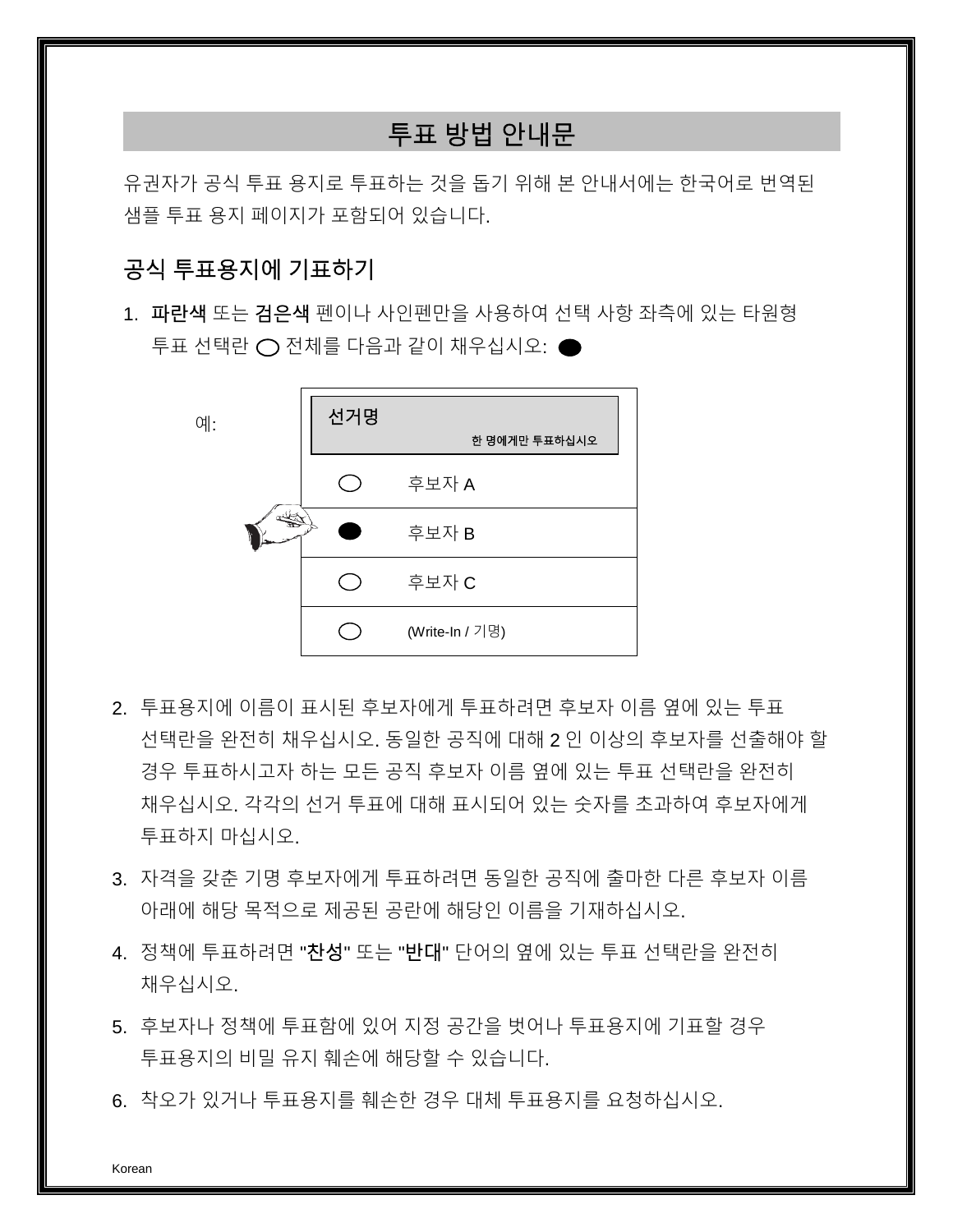| <b>Voter-Nominated Offices</b><br>유권자 선출직                                                                                                    |                                                                                                                                                      |                                                                                                                                                   |  |
|----------------------------------------------------------------------------------------------------------------------------------------------|------------------------------------------------------------------------------------------------------------------------------------------------------|---------------------------------------------------------------------------------------------------------------------------------------------------|--|
| Governor<br>주지사                                                                                                                              |                                                                                                                                                      |                                                                                                                                                   |  |
|                                                                                                                                              |                                                                                                                                                      | <b>Vote for One</b><br>한 명에 기표하세요                                                                                                                 |  |
| <b>SHAWN COLLINS</b><br>◯<br>Party Preference: Republican<br>Military Officer / Attorney<br>선호 청당: 공화당<br>군장교/변호사                            | <b>RONALD A. ANDERSON</b><br>◯<br>Party Preference: Republican<br>Contractor / Inspector / Businessman<br>선호 정당: 공화당<br>도급업자/검사관/사업가                 | <b>CRISTIAN RAUL MORALES</b><br>◯<br>Party Preference: Republican<br>Director of Operations<br>선호 정당: 공화당<br>영업 담당 이사                             |  |
| <b>HEATHER COLLINS</b><br>◯<br>Party Preference: Green<br><b>Small Business Owner</b><br>선호 정당: 녹색당<br>소기업 운영                                | <b>GAVIN NEWSOM</b><br>$\bigcirc$<br>Party Preference: Democratic<br>Governor of California<br>선호 정당: 민주당<br>California 주지사                          | <b>MICHAEL SHELLENBERGER</b><br>◯<br>Party Preference: None<br>Homelessness Policy Advocate<br>선호 정당: 없음<br>노숙자 정책 지지자                            |  |
| <b>ANTHONY "TONY" FANARA</b><br>⌒<br>Party Preference: Democratic<br>Owner of Restaurant<br>선호 정당: 민주당<br>식당 운영                              | <b>ROBERT C. NEWMAN II</b><br>$\bigcirc$<br>Party Preference: Republican<br>Farmer / Psychologist<br>선호 정당: 공화당<br>농업인/심리학자                          | <b>FREDERIC C. SCHULTZ</b><br>$\bigcirc$<br>Party Preference: None<br>Human Rights Attorney<br>선호 정당: 없음<br>인권 변호사                                |  |
| <b>SERGE FIANKAN</b><br>◯<br>Party Preference: None<br><b>Small Business Owner</b><br>선호 정당: 없음<br>소기업 운영                                    | <b>BRIAN DAHLE</b><br>$\bigcirc$<br>Party Preference: Republican<br>Senator / Farmer<br>선호 정당: 공화당<br>상원의원/농업인                                       | <b>WOODROW "WOODY" SANDERS III</b><br>◯<br>Party Preference: None<br>Entrepreneur / Director / Engineer<br>선호 정당: 없음<br>기업가/이사/엔지니어               |  |
| <b>LUIS JAVIER RODRIGUEZ</b><br>◯<br>Party Preference: Green<br>Writer / Poet<br>선호 정당: 녹색당<br>작가/시인                                         | <b>JOEL VENTRESCA</b><br>$\bigcirc$<br>Party Preference: Democratic<br><b>Retired Airport Analyst</b><br>선호 정당: 민주당<br>전직 공항 분석가                     | <b>REINETTE SENUM</b><br>◯<br>Party Preference: None<br>선호 정당: 없음                                                                                 |  |
| <b>LEO S. ZACKY</b><br>$\bigcirc$<br>Party Preference: Republican<br>Businessman / Farmer / Broadcaster<br>선호 정당: 공화당<br>사업가/농업인/방송인         | <b>MAJOR WILLIAMS</b><br>$\bigcirc$<br>Party Preference: Republican<br>Entrepreneur / Businessman<br>선호 정당: 공화당<br>기업가/사업가                           | <b>LONNIE SORTOR</b><br>◯<br>Party Preference: Republican<br><b>Business Owner</b><br>선호 정당: 공화당<br>사업체 운영                                        |  |
| <b>BRADLEY ZINK</b><br>⌒<br>Party Preference: None<br>Children's Book Author<br>선호 정당: 없음<br>아동도서 저술가                                        | <b>RON JONES</b><br>$\bigcirc$<br>Party Preference: Republican<br>선호 정당: 공화당                                                                         | ARMANDO "MANDO" PEREZ-SERRATO<br>$(\ )$<br>Party Preference: Democratic<br>선호 정당: 민주당                                                             |  |
| <b>JENNY RAE LE ROUX</b><br>$\bigcirc$<br>Party Preference: Republican<br>Entrepreneur / Mom / Businesswoman<br>선호 정당: 공화당<br>기업가/어머니/여성 사업가 | <b>ANTHONY TRIMINO</b><br>$\left(\begin{array}{c} \end{array}\right)$<br>Party Preference: Republican<br>Entrepreneur / CEO<br>선호 정당: 공화당<br>기업가/CEO | <b>JAMES G. HANINK</b><br>$\left(\begin{array}{c} \end{array}\right)$<br>Party Preference: None<br><b>Retired Educator</b><br>선호 정당: 없음<br>전직 교육자 |  |
| <b>DAVID LOZANO</b><br>◯<br>Party Preference: Republican<br>Executive Officer / Attorney<br>선호 정당: 공화당<br>임원/변호사                             | <b>DANIEL R. MERCURI</b><br>◯<br>Party Preference: Republican<br>Father / Business Owner<br>선호 정당: 공화당<br>아버지/사업체 운영                                 | $\bigcirc$<br>(Write-In / 직접 기재)                                                                                                                  |  |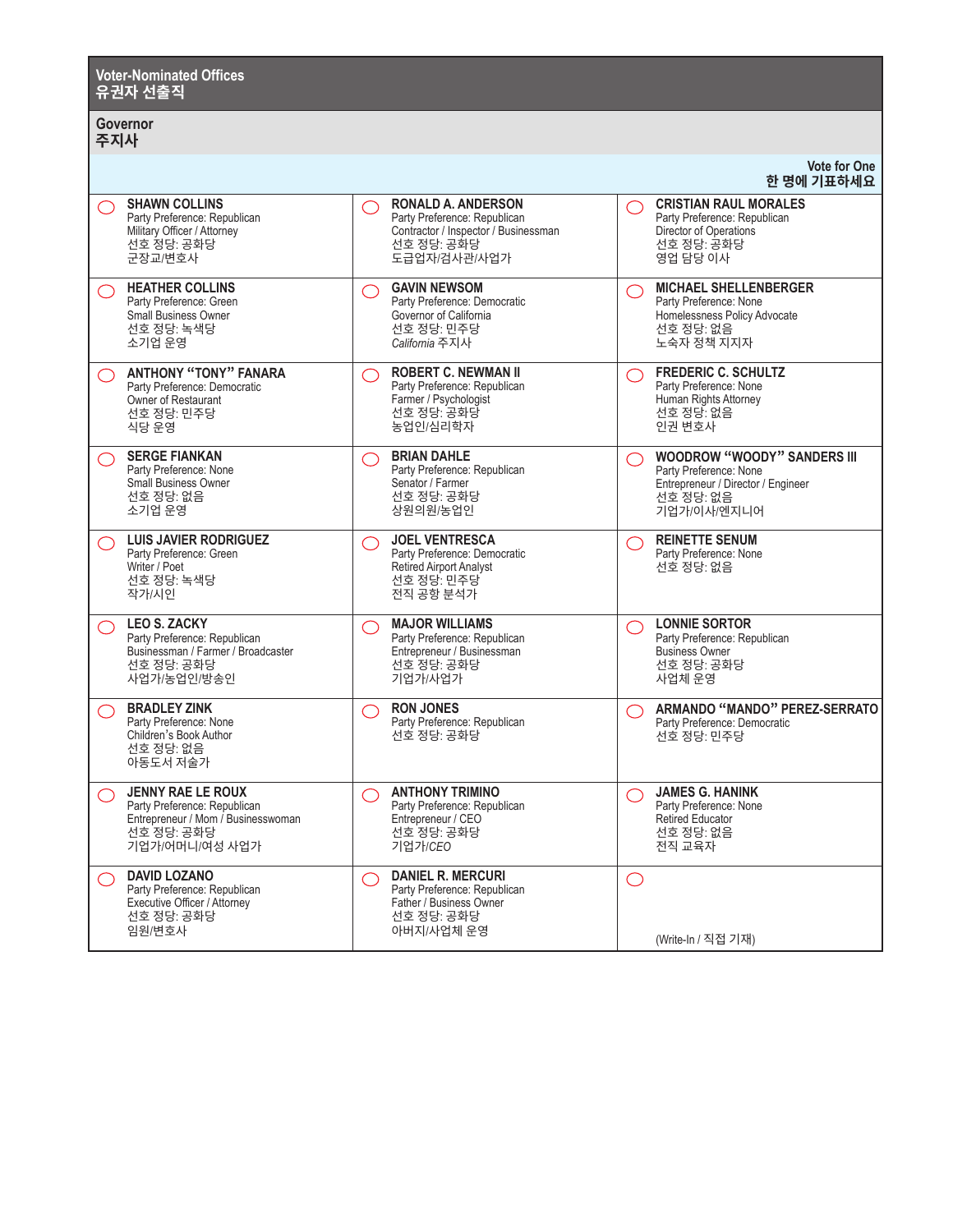| <b>Voter-Nominated Offices</b><br>유권자 선출직                                                                                                | <b>Secretary of State</b><br>주무장관                                                                                                                      | <b>Controller</b><br>감사관                                                                                                                                                                 |
|------------------------------------------------------------------------------------------------------------------------------------------|--------------------------------------------------------------------------------------------------------------------------------------------------------|------------------------------------------------------------------------------------------------------------------------------------------------------------------------------------------|
| <b>Lieutenant Governor</b>                                                                                                               | <b>Vote for One</b><br>한 명에 기표하세요                                                                                                                      | <b>Vote for One</b><br>한 명에 기표하세요                                                                                                                                                        |
| 부지사<br><b>Vote for One</b><br>한 명에 기표하세요<br><b>WILLIAM CAVETT "SKEE" SAACKE</b>                                                          | <b>ROB BERNOSKY</b><br>◯<br>Party Preference: Republican<br><b>Chief Financial Officer</b><br>선호 정당: 공화당<br>최고재무책임자                                    | <b>RON GALPERIN</b><br>$\left( \begin{array}{c} \end{array} \right)$<br>Party Preference: Democratic<br>Controller, City of Los Angeles / Attorney<br>선호 정당: 민주당<br>Los Angeles시 감사관/변호사 |
| Party Preference: Democratic<br>California Trial Attorney<br>선호 정당: 민주당<br>California 소송 변호사<br><b>DAVID HILLBERG</b>                    | <b>SHIRLEY N. WEBER</b><br>$\hat{ }$ )<br>Party Preference: Democratic<br>Appointed California Secretary of State<br>선호 정당: 민주당<br>임명직 California 주무장관 | YVONNE YIU<br>( )<br>Party Preference: Democratic<br>Chief Financial Officer<br>선호 정당: 민주당<br>최고재무책임자                                                                                    |
| $( \ )$<br>Party Preference: None<br>Aviation Mechanic / Actor<br>선호 정당: 없음<br>항공 정비사/배우                                                 | <b>JAMES "JW" PAINE</b><br>Party Preference: Republican<br><b>Teamster Truck Driver</b><br>선호 정당: 공화당                                                  | <b>LAURA WELLS</b><br>⌒<br>Party Preference: Green<br><b>Financial Analyst</b><br>선호 정당: 녹색당<br>재무분석가                                                                                    |
| ANGELA E. UNDERWOOD JACOBS<br>Party Preference: Republican<br>Businesswoman / Deputy Mayor<br>선호 정당: 공화당<br>여성 사업가/부시장                   | 팀스터 트럭운전사<br><b>RACHEL HAMM</b><br>Party Preference: Republican<br>Author<br>선호 정당: 공화당<br>저술가                                                         | <b>LANHEE CHEN</b><br>⌒<br>Party Preference: Republican<br>Fiscal Advisor / Educator<br>선호 정당: 공화당<br>재정 자문역/교육자                                                                         |
| <b>DAVID FENNELL</b><br>$\left(\begin{array}{c} \end{array}\right)$<br>Party Preference: Republican<br>Entrepreneur<br>선호 정당: 공화당<br>기업가 | <b>MATTHEW D. CINQUANTA</b><br>Party Preference: None<br>Private Investigator<br>선호 정당: 없음                                                             | <b>MALIA M. COHEN</b><br>◯<br>Party Preference: Democratic<br>California State Board of Equalization Member<br>선호 정당: 민주당                                                                |
| <b>ELENI KOUNALAKIS</b><br>Party Preference: Democratic<br>Lieutenant Governor<br>선호 정당: 민주당<br>부지사                                      | 사립탑정<br><b>RAUL RODRIGUEZ JR.</b><br>0<br>Party Preference: Republican<br>Retired Warehouseman<br>선호 정당: 공화당                                           | California 주 평준화 위원회 위원<br><b>STEVE GLAZER</b><br>( )<br>Party Preference: Democratic<br>California State Senator<br>선호 정당: 민주당                                                          |
| <b>MOHAMMAD ARIF</b><br>Party Preference: Peace and Freedom<br>Businessman<br>선호 성장: 평화자유당<br>사업가                                        | 전직 창고업자<br><b>GARY N. BLENNER</b><br>Party Preference: Green<br>Teacher<br>선호 정당: 녹색당                                                                  | California 주 상원의원<br>( )                                                                                                                                                                 |
| JEFFREY HIGHBEAR MORGAN<br>Party Preference: Democratic<br>Businessman / Engineer<br>선호 정당: 민주당<br>사업가/엔지니어                              | 교사                                                                                                                                                     | (Write-In / 직접 기재)                                                                                                                                                                       |
| <b>CLINT W. SAUNDERS</b><br>Party Preference: Republican<br><b>Mental Health Worker</b><br>선호 정당: 공화당<br>정신건강복지사                         | (Write-In / 직접 기재)                                                                                                                                     |                                                                                                                                                                                          |
|                                                                                                                                          |                                                                                                                                                        |                                                                                                                                                                                          |
| (Write-In / 직접 기재)                                                                                                                       |                                                                                                                                                        |                                                                                                                                                                                          |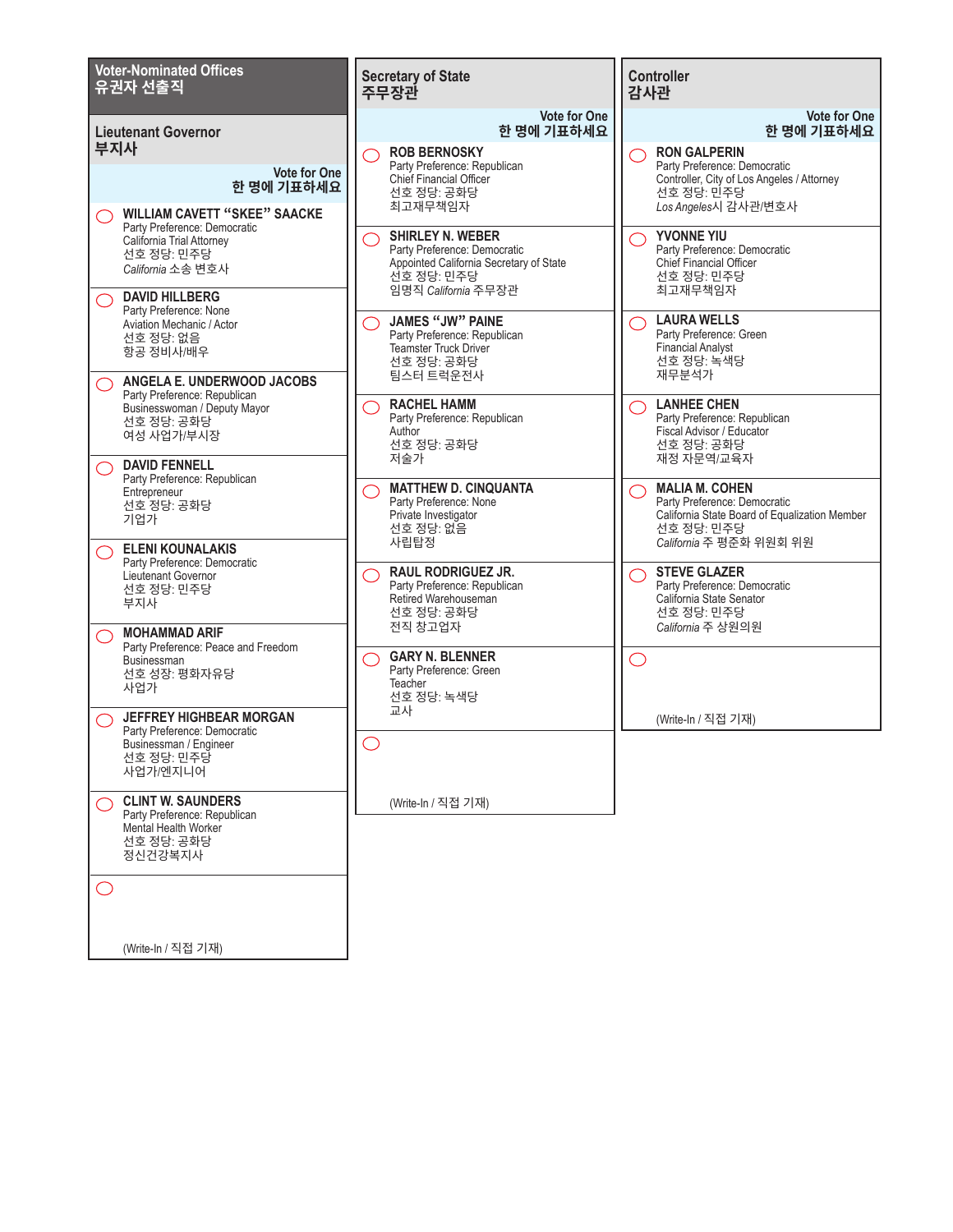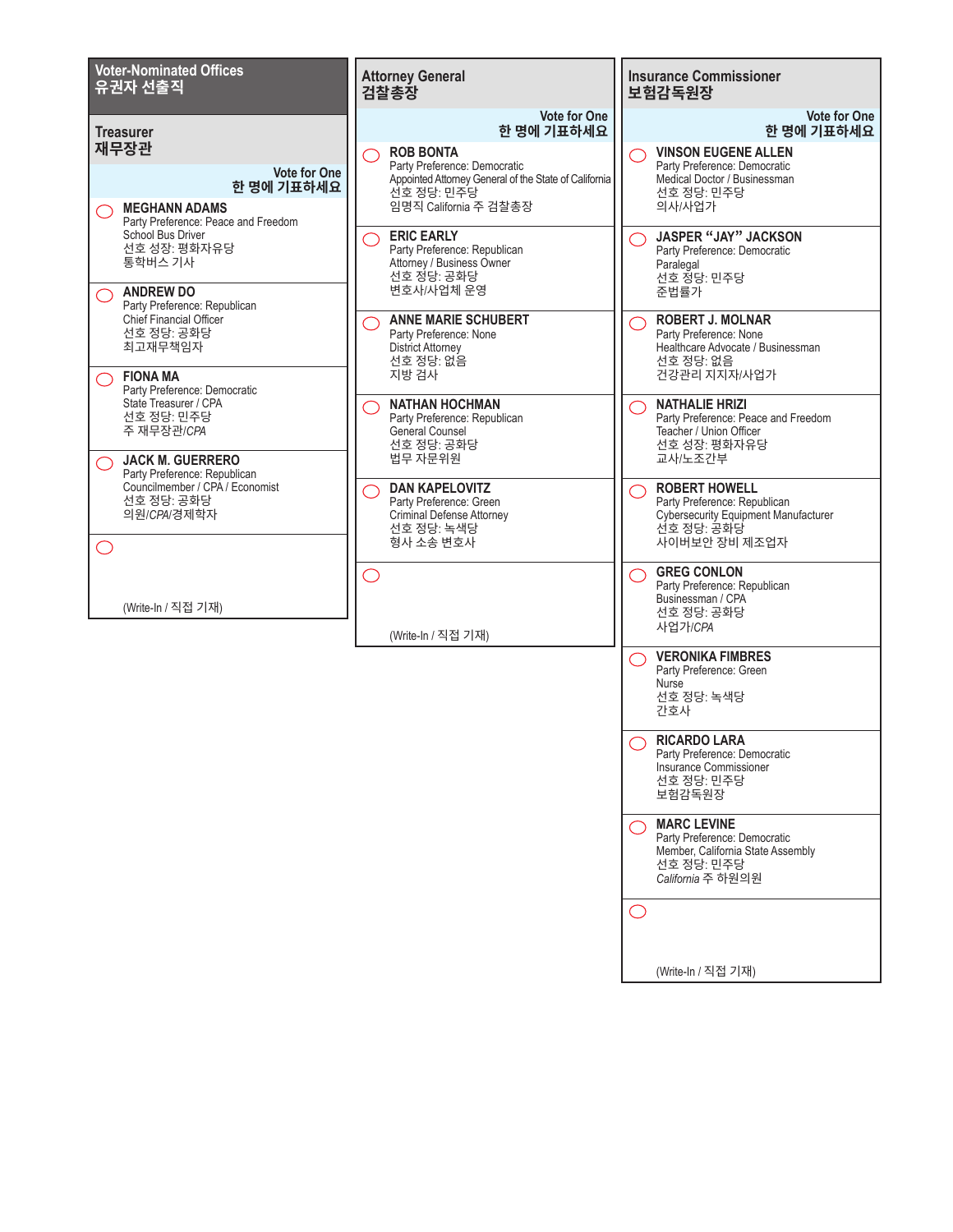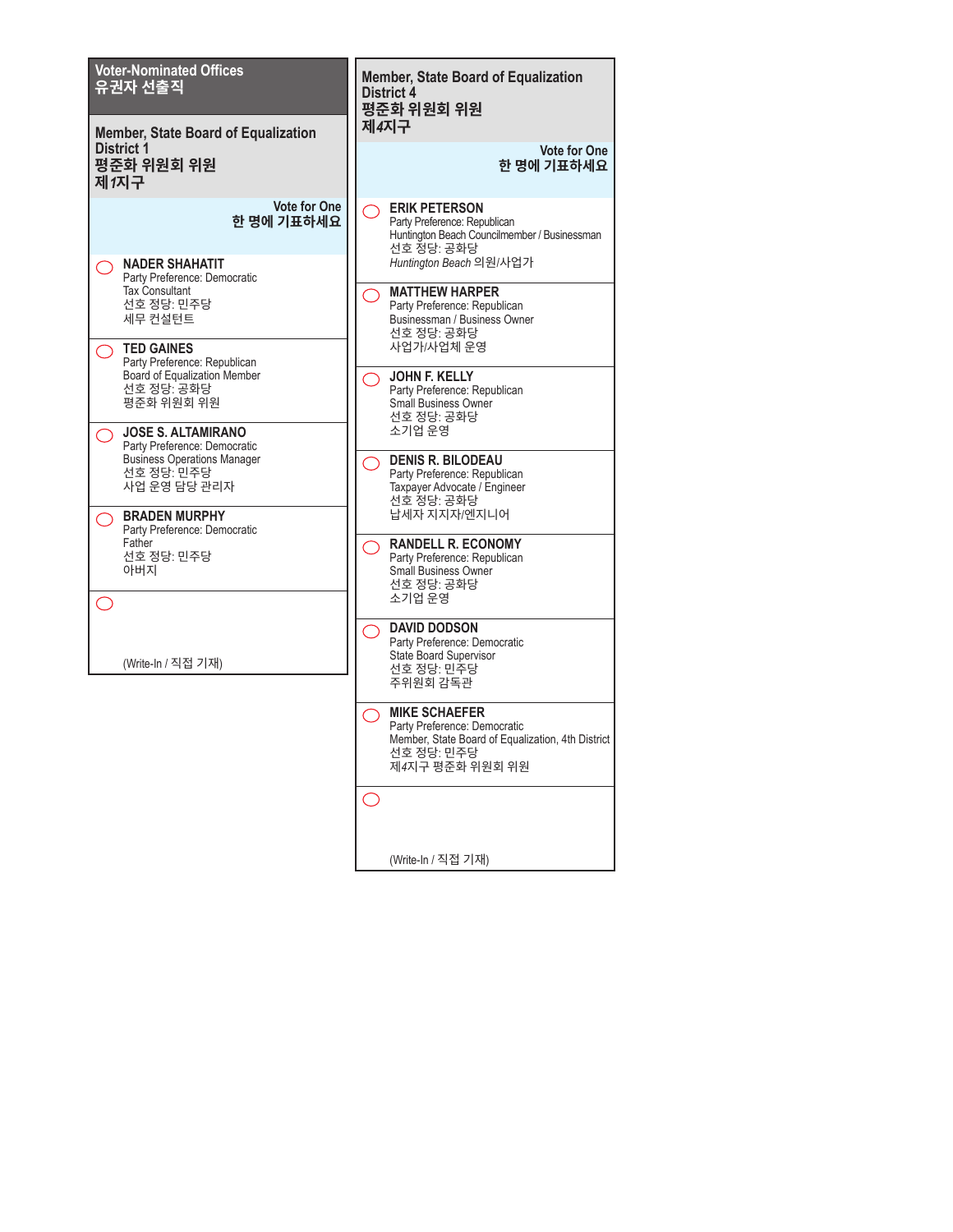**Voter-Nominated Offices 유권자 선출직**

**There are two U.S. Senate contests on this ballot.**

- **● One for the regular 6-year term ending January 3, 2029**
- **● One for the remainder of the current term ending January 3, 2023 You may vote for both contests.**

**이 투표지에는 두 석의 연방 상원 의원직에 대한 경선이 있습니다. ● 하나는 2029년 1월 3일에 정규 6년 임기가 끝나는 경선입니다 ● 다른 하나는 2023년 1월 3일에 현 임기의 잔여 임기가 끝나는 경선입니다 귀하는 두 경선 모두에 투표할 수 있습니다.**

### **United States Senator (Full Term) 미 연방 상원의원(전체 임기)**

|                                                                                                                                  |                                                                                                                                            | <b>VULC IUI UIIE</b><br>한 명에 기표하세요                                                                                 |
|----------------------------------------------------------------------------------------------------------------------------------|--------------------------------------------------------------------------------------------------------------------------------------------|--------------------------------------------------------------------------------------------------------------------|
| <b>PAMELA ELIZONDO</b><br>( )<br>Party Preference: Green<br>Marijuana Plastic Entrepreneur<br>선호 정당: 녹색당<br>마리화나 플라스틱 기업가        | <b>OBAIDUL HUQ PIRJADA</b><br>Party Preference: Democratic<br>Attorney<br>선호 정당: 민주당<br>변호사                                                | <b>JAMES P. BRADLEY</b><br>( )<br>Party Preference: Republican<br>CEO / Business Owner<br>선호 정당: 공화당<br>CEO/사업체 운영 |
| DAN O'DOWD<br>( )<br>Party Preference: Democratic<br>선호 정당: 민주당                                                                  | <b>DOUGLAS HOWARD PIERCE</b><br>O<br>Party Preference: Democratic<br>Missing Children's Advocate<br>선호 정당: 민주당<br>미아 찾기 운동가                | <b>AKINYEMI AGBEDE</b><br>$\bigcirc$<br>Party Preference: Democratic<br>Mathematician<br>선호 정당: 민주당<br>수학자         |
| <b>CORDIE WILLIAMS</b><br>( )<br>Party Preference: Republican<br>Doctor / Business Owner<br>선호 정당: 공화당<br>박사/사업체 운영              | <b>MYRON L. HALL</b><br>O<br>Party Preference: Republican<br>Podiatric Physician<br>선호 정당: 공화당<br>족부 전문의                                   | <b>JON ELIST</b><br>$\bigcirc$<br>Party Preference: Republican<br>Small Business Owner<br>선호 정당: 공화당<br>소기업 운영     |
| <b>DEON D. JENKINS</b><br>( )<br>Party Preference: None<br>선호 정당: 없음                                                             | <b>TIMOTHY J URSICH</b><br>$\bigcirc$<br>Party Preference: Democratic<br>Doctor<br>선호 정당: 민주당<br>박사                                        | $\bigcirc$<br>(Write-In / 직접 기재)                                                                                   |
| <b>CARLOS GUILLERMO TAPIA</b><br>( )<br>Party Preference: Republican<br>Business Owner / Realtor<br>선호 정당: 공화당<br>사업체 운영/부동산업자   | <b>JAMES "HENK" CONN</b><br>◯<br>Party Preference: Green<br>Teacher<br>선호 정당: 녹색당<br>교사                                                    |                                                                                                                    |
| <b>MARK P. MEUSER</b><br>( )<br>Party Preference: Republican<br><b>Constitutional Attorney</b><br>선호 정당: 공화당<br>헌법 변호사           | <b>DON J. GRUNDMANN</b><br>$\bigcirc$<br>Party Preference: None<br>Doctor of Chiropractic<br>선호 정당: 없음<br>척추전문의                            |                                                                                                                    |
| <b>CHUCK SMITH</b><br>( )<br>Party Preference: Republican<br>Retired Law Enforcement<br>선호 정당: 공화당<br>전직 경관                      | <b>ELEANOR GARCIA</b><br>$\bigcirc$<br>Party Preference: None<br>Industrial Worker<br>선호 정당: 없음<br>산업 근로자                                  |                                                                                                                    |
| <b>JOHN THOMPSON PARKER</b><br>( )<br>Party Preference: Peace and Freedom<br>Social Justice Advocate<br>선호 성장: 평화자유당<br>사회정의 지지자 | <b>ROBERT GEORGE LUCERO, JR</b><br>$\bigcirc$<br>Party Preference: Republican<br>Executive Business Consultant<br>선호 정당: 공화당<br>고위 기업 컨설턴트 |                                                                                                                    |
| <b>ALEX PADILLA</b><br>Party Preference: Democratic<br>Appointed United States Senator<br>선호 정당: 민주당<br>임명직 미 연방 상원의원            | <b>SARAH SUN LIEW</b><br>( )<br>Party Preference: Republican<br>Entrepreneur / Non-Profit Director<br>선호 정당: 공화당<br>기업가/비영리법인 책임자          |                                                                                                                    |
| <b>ENRIQUE PETRIS</b><br>Party Preference: Republican<br>Businessman / Investor<br>선호 정당: 공화당<br>사업가/투자자                         | <b>DAPHNE BRADFORD</b><br>0<br>Party Preference: None<br><b>Education Consultant</b><br>선호 정당: 없음<br>교육 컨설턴트                               |                                                                                                                    |

**Vote for One**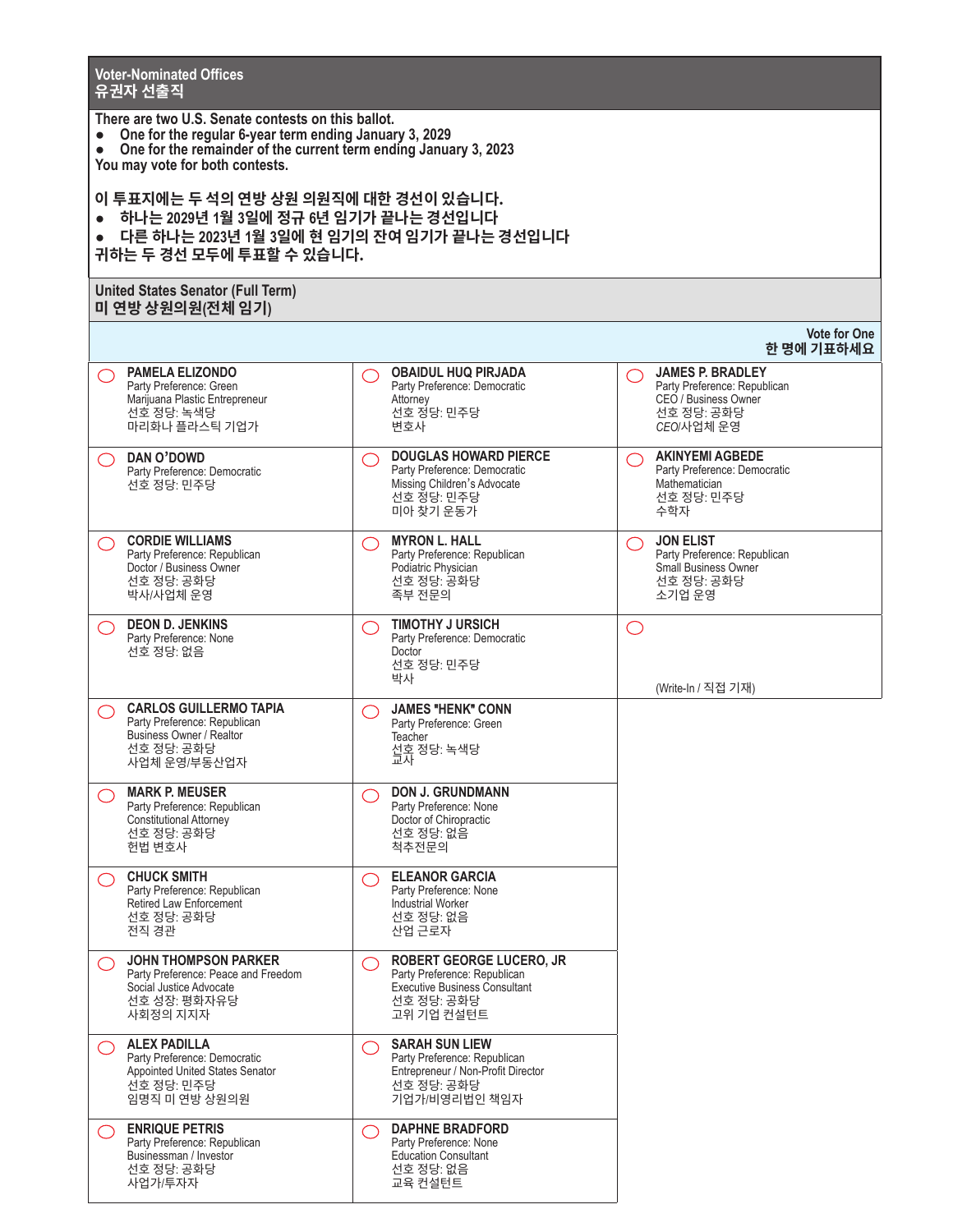| <b>Voter-Nominated Offices</b><br>유권자 선출직<br><b>United States Senator</b>                                                                                                   | <b>United States Representative</b><br><b>District 23</b><br>미 연방 하원의원<br>제23지구                                                     | <b>United States Representative</b><br><b>District 25</b><br>미 연방 하원의원<br>제25지구                                       |
|-----------------------------------------------------------------------------------------------------------------------------------------------------------------------------|-------------------------------------------------------------------------------------------------------------------------------------|-----------------------------------------------------------------------------------------------------------------------|
| (Short Term)<br>미 연방 상원의원                                                                                                                                                   | <b>Vote for One</b><br>한 명에 기표하세요                                                                                                   | <b>Vote for One</b><br>한 명에 기표하세요                                                                                     |
| (단기)<br><b>Vote for One</b><br>한 명에 기표하세요<br><b>ALEX PADILLA</b>                                                                                                            | <b>JAY OBERNOLTE</b><br>Party Preference: Republican<br>Congressman / Business Owner<br>선호 정당: 공화당<br>의회 의원/사업체 운영                  | <b>BRIAN E. HAWKINS</b><br>Party Preference: Republican<br>Councilmember / Pastor<br>선호 정당: 공화당<br>의원/목사              |
| ( )<br>Party Preference: Democratic<br>Appointed United States Senator<br>선호 정당: 민주당<br>임명직 미 연방 상원의원<br><b>MYRON L. HALL</b><br>$\bigcirc$<br>Party Preference: Republican | <b>DEREK MARSHALL</b><br>Party Preference: Democratic<br><b>Community Organizer</b><br>선호 정당: 민주당<br>지역사회 협력 책임자                    | <b>JAMES FRANCIS GIBSON</b><br>◯<br>Party Preference: Republican<br><b>Retired Farmer</b><br>선호 정당: 공화당<br>전직 농업인     |
| Podiatric Physician<br>선호 정당: 공화당<br>족부 전문의<br>TIMOTHY URSICH JR.                                                                                                           | <b>BLANCA A. GÓMEZ</b><br>Party Preference: Democratic<br>City of Victorville Councilwoman<br>선호 정당: 민주당<br>Victorville 시 시의회 여성 의원 | <b>RAUL RUIZ</b><br>◯<br>Party Preference: Democratic<br>Emergency Physician / Congressman<br>선호 정당: 민주당<br>응급의/의회 의원 |
| ◯<br>Party Preference: Democratic<br>Doctor<br>선호 정당: 민주당<br>박사                                                                                                             | $\bigcirc$                                                                                                                          | <b>JONATHAN REISS</b><br>◯<br>Party Preference: Republican<br>Media Consultant<br>선호 정당: 공화당                          |
| <b>DAPHNE BRADFORD</b><br>◯<br>Party Preference: None<br><b>Education Consultant</b><br>선호 정당: 없음<br>교육 컨설턴트                                                                | (Write-In / 직접 기재)                                                                                                                  | 미디어 컨설턴트<br><b>BURT THAKUR</b><br>◯<br>Party Preference: Republican<br>Engineering Project Manager<br>선호 정당: 공화당      |
| <b>JAMES P. BRADLEY</b><br>◯<br>Party Preference: Republican<br>CEO / Business Owner<br>선호 정당: 공화당<br>CEO/사업체 운영                                                            |                                                                                                                                     | 엔지니어링 프로젝트 관리자<br><b>CECI TRUMAN</b><br>⌒<br>Party Preference: Republican<br>Small Business Owner<br>선호 정당: 공화당       |
| <b>JON ELIST</b><br>◯<br>Party Preference: Republican<br><b>Small Business Owner</b><br>선호 정당: 공화당<br>소기업 운영                                                                |                                                                                                                                     | 소기업 운영<br><b>BRIAN M TYSON</b><br>◯<br>Party Preference: Republican<br>Physician / Business Owner<br>선호 정당: 공화당       |
| DAN O'DOWD<br>Party Preference: Democratic<br>선호 정당: 민주당                                                                                                                    |                                                                                                                                     | 의사/사업체 운영                                                                                                             |
| <b>MARK P. MEUSER</b><br>Party Preference: Republican<br><b>Constitutional Attorney</b><br>선호 정당: 공화당<br>헌법 변호사<br>O                                                        |                                                                                                                                     | (Write-In / 직접 기재)                                                                                                    |
|                                                                                                                                                                             |                                                                                                                                     |                                                                                                                       |

(Write-In / 직접 기재)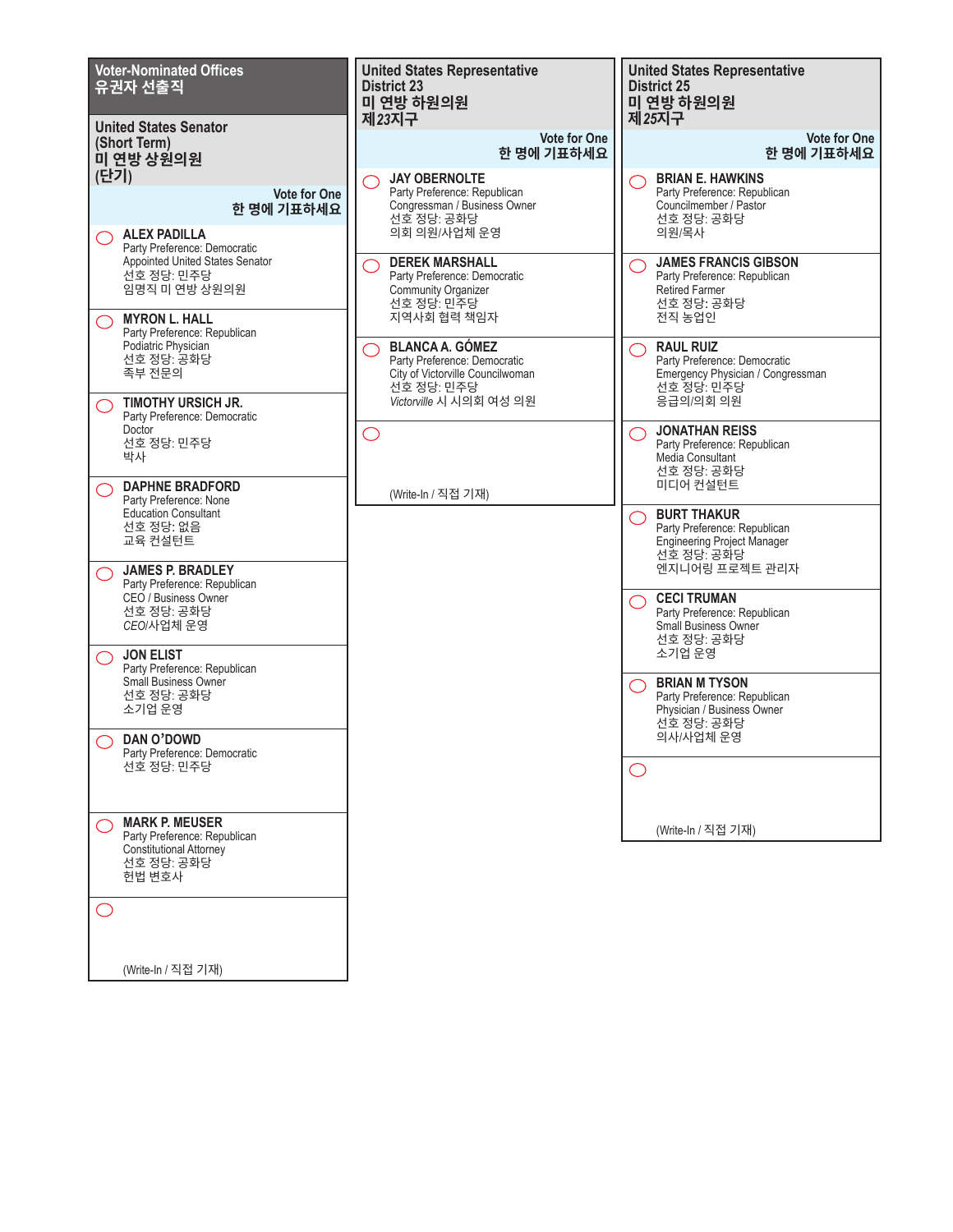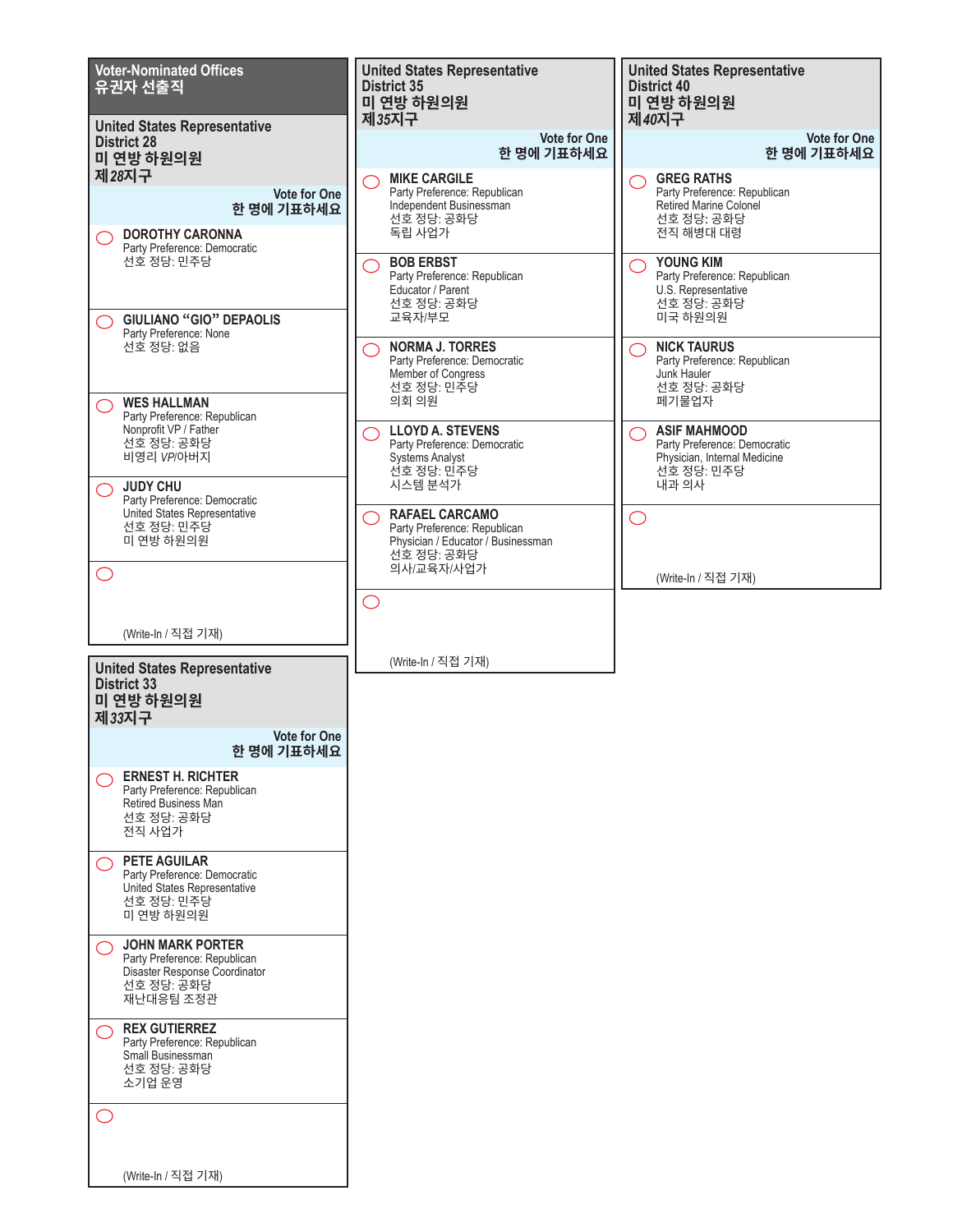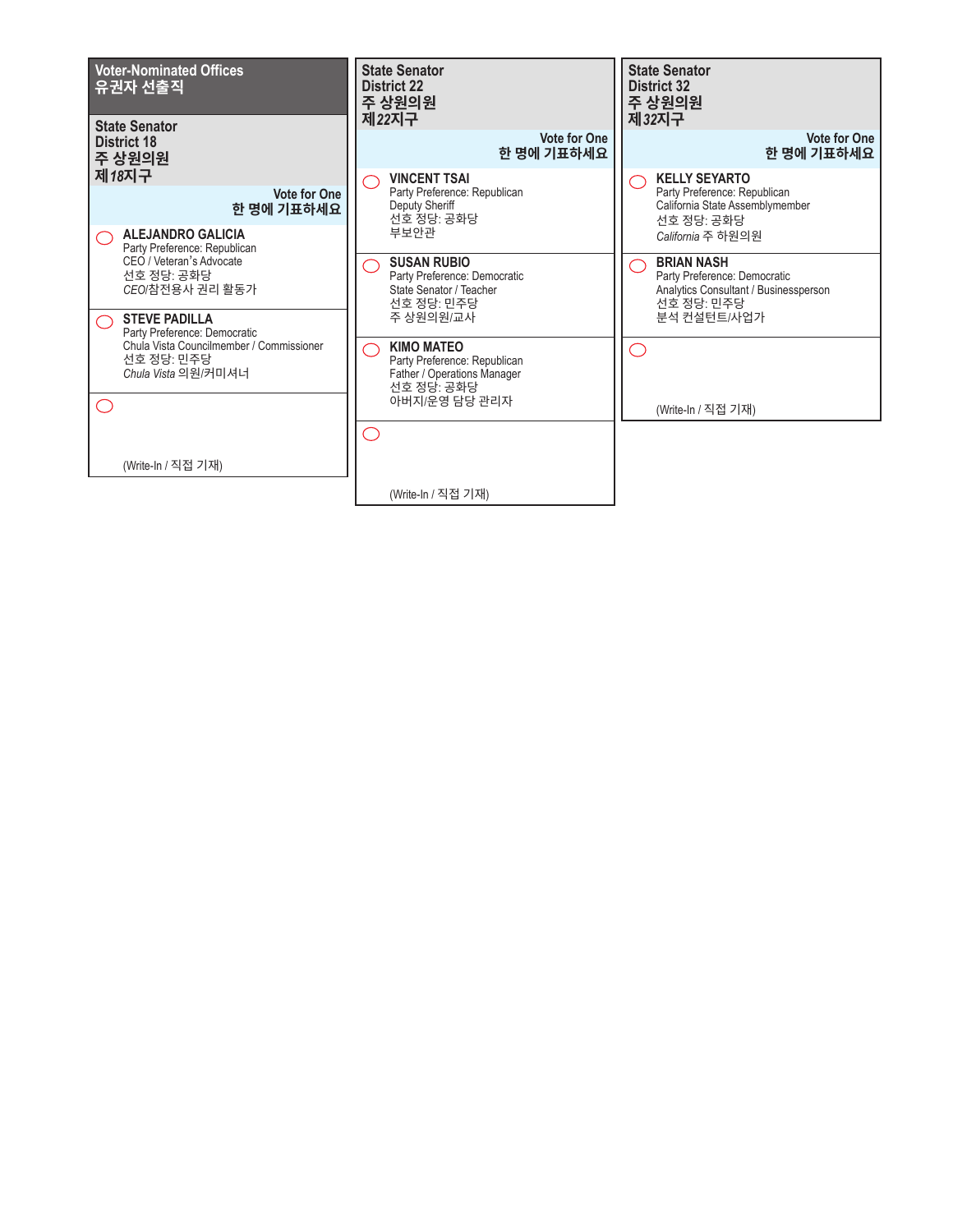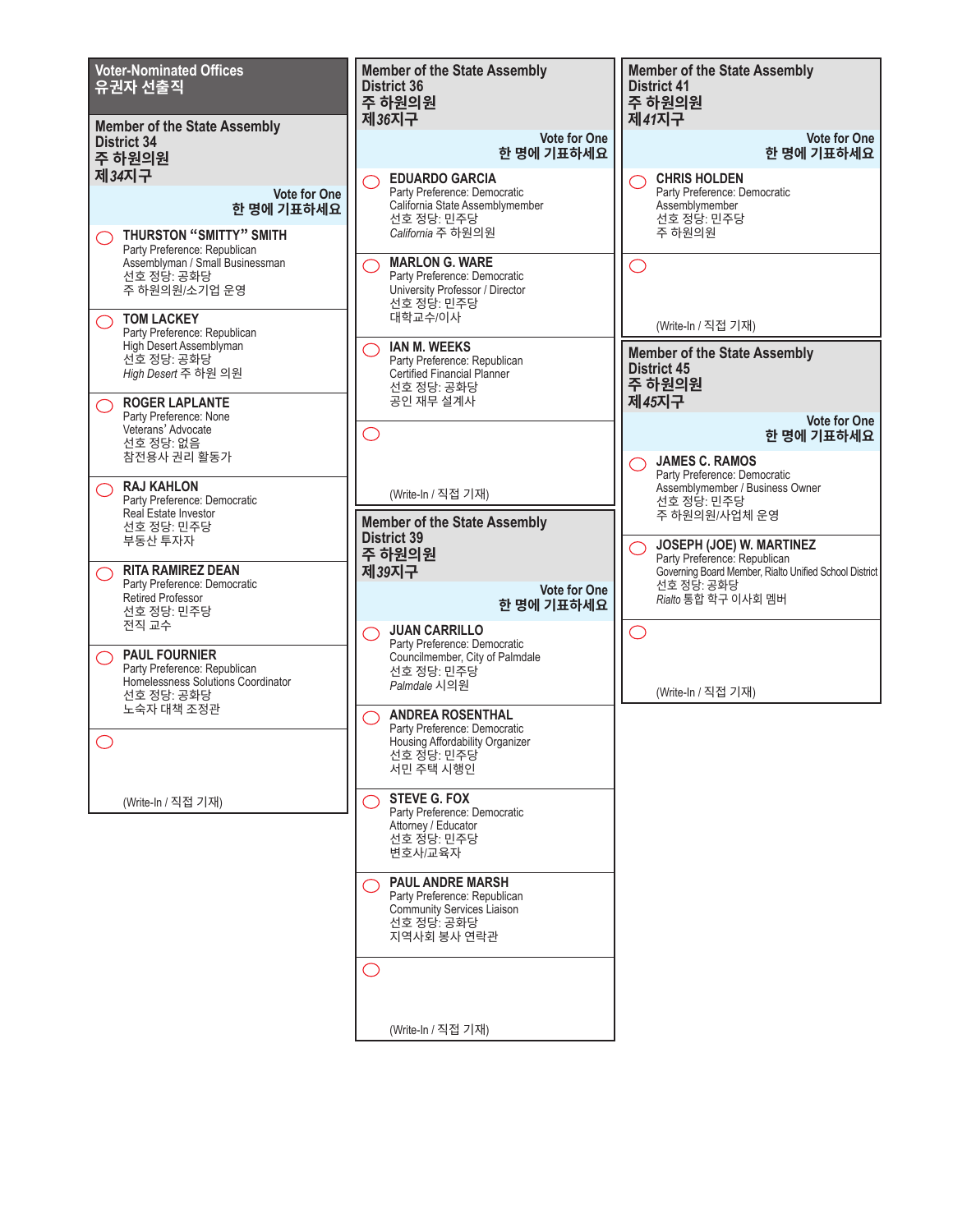![](_page_11_Figure_0.jpeg)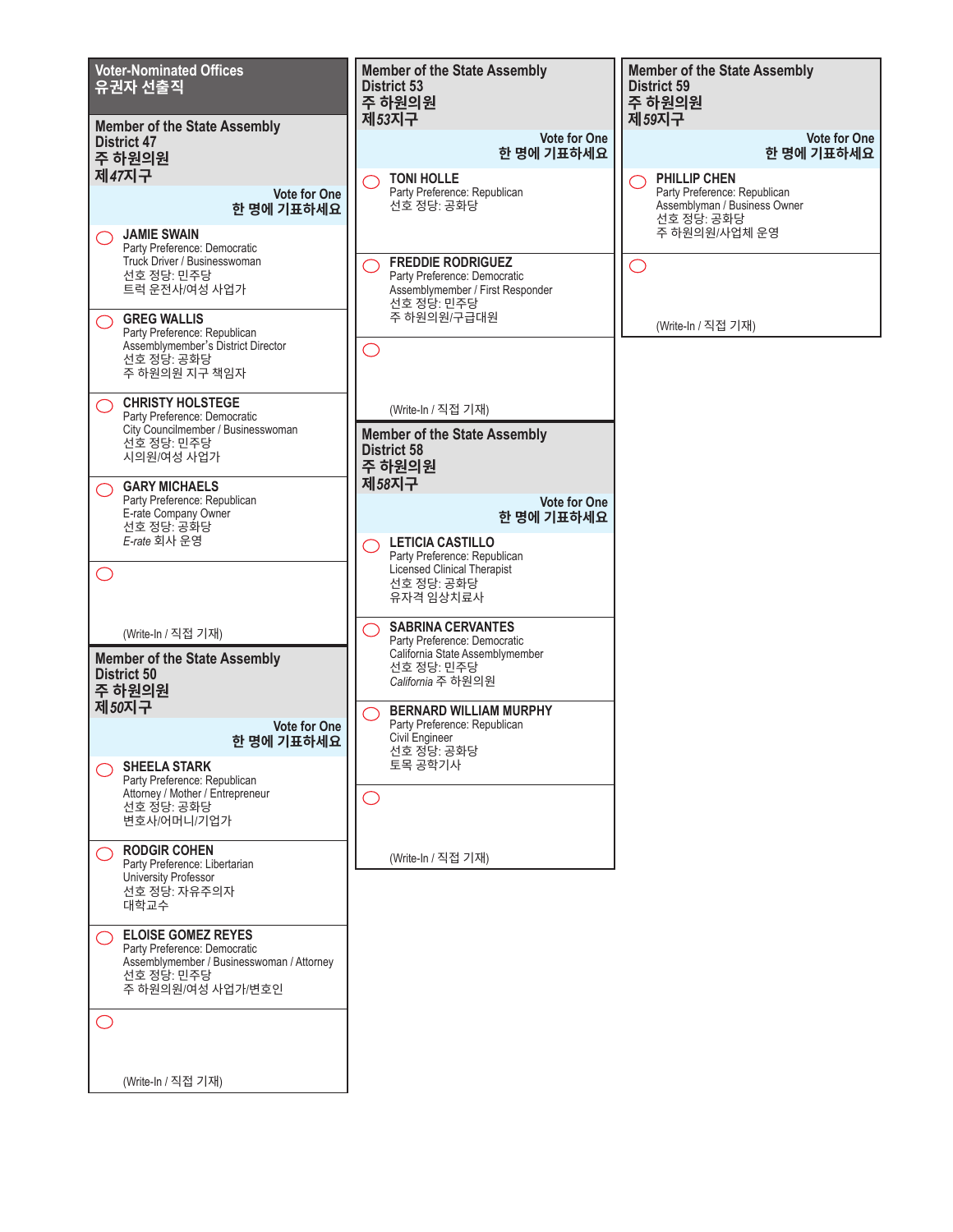![](_page_12_Figure_0.jpeg)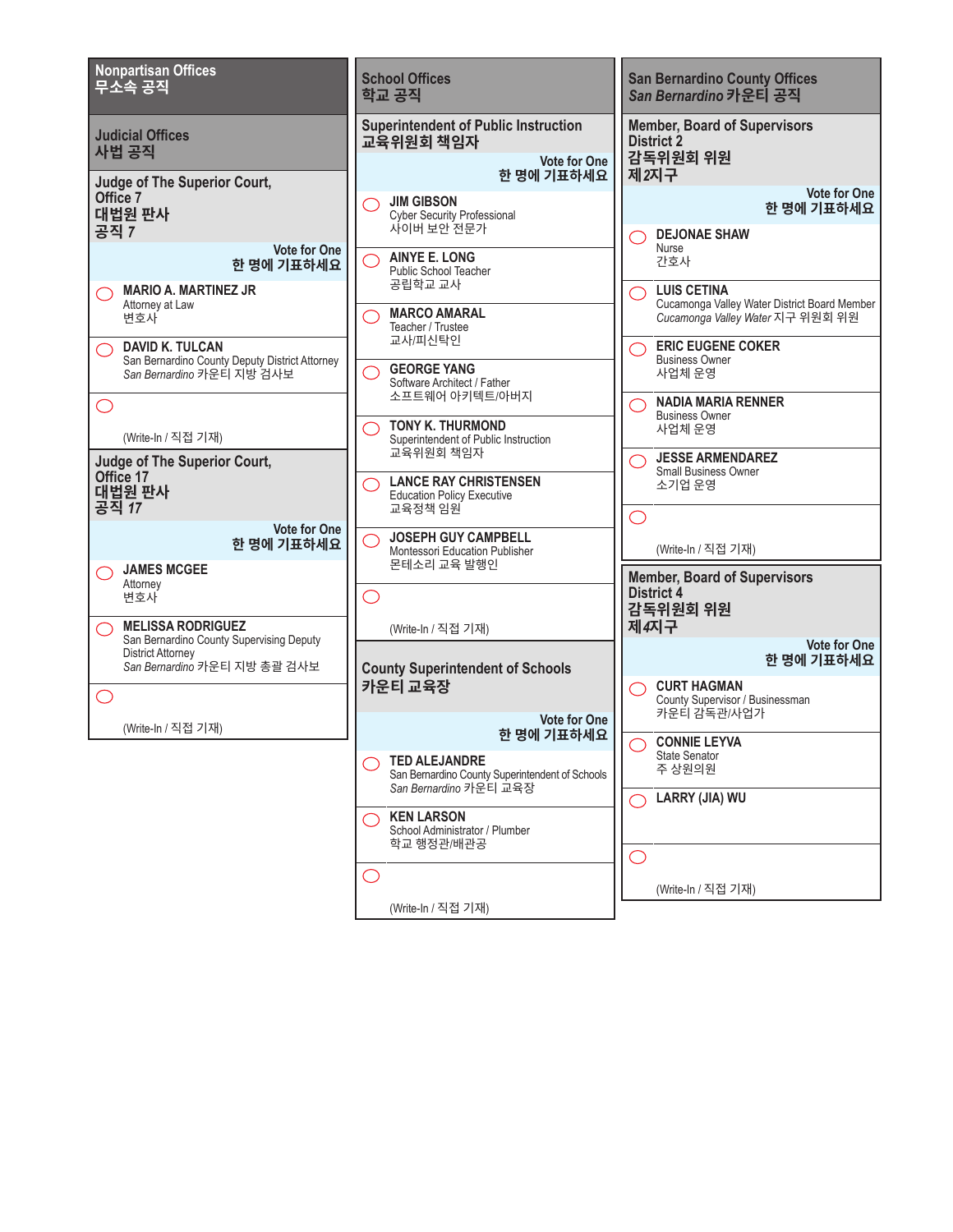![](_page_13_Figure_0.jpeg)